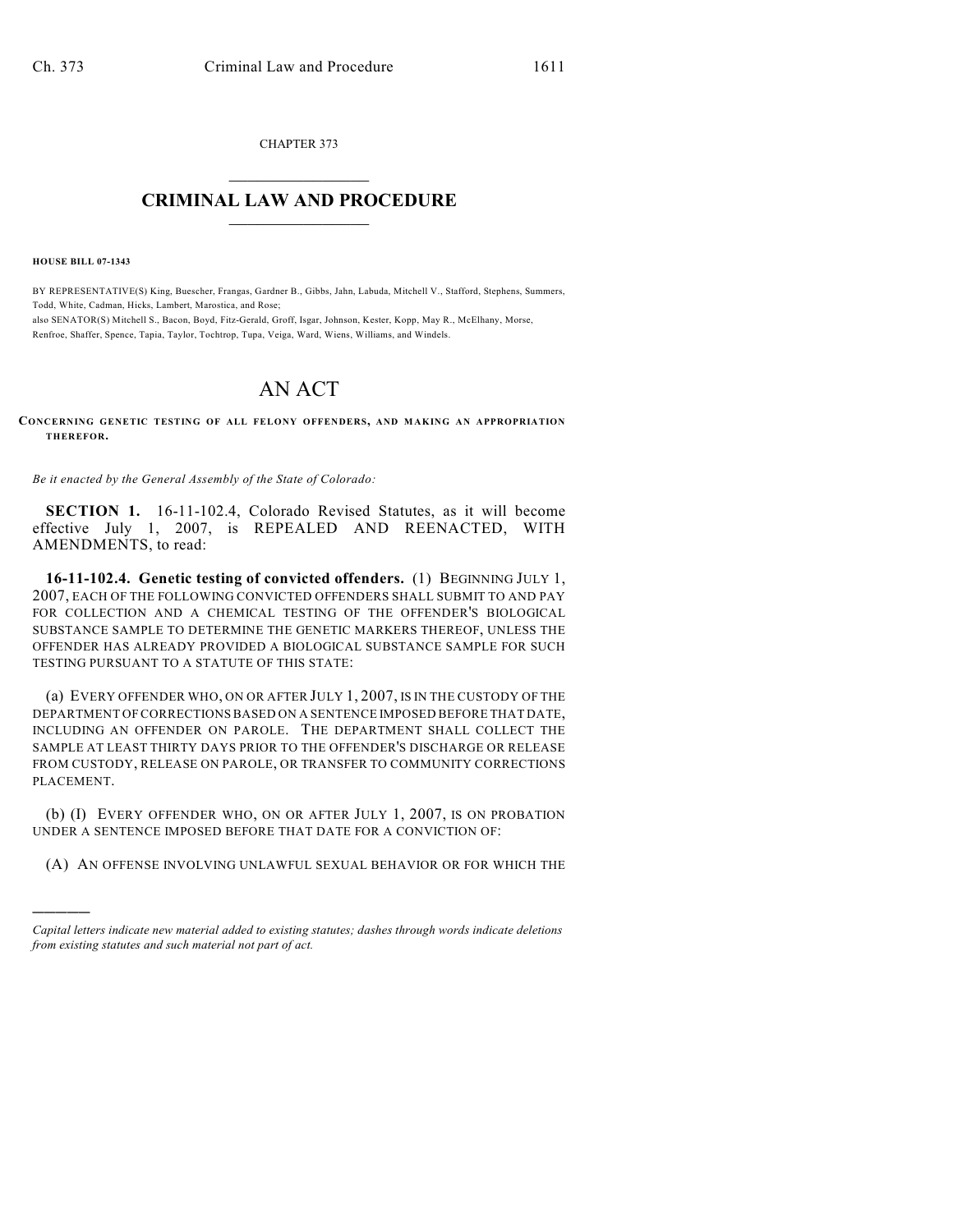FACTUAL BASIS INVOLVED AN OFFENSE INVOLVING UNLAWFUL SEXUAL BEHAVIOR, COMMITTED ON OR AFTER JULY 1, 1996;

(B) AN OFFENSE INVOLVING UNLAWFUL SEXUAL BEHAVIOR, OR FOR WHICH THE FACTUAL BASIS INVOLVED AN OFFENSE INVOLVING UNLAWFUL SEXUAL BEHAVIOR, COMMITTED BEFORE JULY 1, 1996, IF THE OFFENDER WAS ON PROBATION FOR THE OFFENSE AS OF JULY 1, 2000;

(C) AN OFFENSE THAT IS A CRIME OF VIOLENCE AS LISTED IN SECTION 18-1.3-406 (2), C.R.S., COMMITTED ON OR AFTER JULY 1, 1999;

(D) AN OFFENSE THAT IS A CRIME OF VIOLENCE AS LISTED IN SECTION 18-1.3-406 (2),C.R.S., COMMITTED BEFORE JULY 1, 1999, IF THE OFFENDER WAS ON PROBATION FOR THE OFFENSE AS OF JULY 1, 2000;

(E) SECOND DEGREE MURDER IN VIOLATION OF SECTION 18-3-103 (1), C.R.S., COMMITTED ON OR AFTER JULY 1, 1999;

(F) SECOND DEGREE MURDER IN VIOLATION OF SECTION 18-3-103 (1), C.R.S., COMMITTED BEFORE JULY 1, 1999, IF THE OFFENDER WAS ON PROBATION FOR THE CONVICTION AS OF JULY 1, 2000;

(G) FIRST DEGREE ASSAULT IN VIOLATION OF SECTION 18-3-202 (1), C.R.S., COMMITTED ON OR AFTER JULY 1, 1999;

(H) FIRST DEGREE ASSAULT IN VIOLATION OF SECTION 18-3-202 (1), C.R.S., COMMITTED BEFORE JULY 1, 1999, IF THE OFFENDER WAS ON PROBATION FOR THE CONVICTION AS OF JULY 1, 2000;

(I) SECOND DEGREE ASSAULT IN VIOLATION OF SECTION 18-3-203 (1) (b), (1) (c), (1) (d), (1) (g), OR (2) (b.5), C.R.S., COMMITTED ON OR AFTER JULY 1, 1999;

(J) SECOND DEGREE ASSAULT IN VIOLATION OF SECTION 18-3-203 (1) (b), (1) (c), (1) (d), (1) (g), OR (2) (b.5), C.R.S., COMMITTED BEFORE JULY 1, 1999, IF THE OFFENDER WAS ON PROBATION FOR THE CONVICTION AS OF JULY 1, 2000;

(K) SECOND DEGREE KIDNAPPING IN VIOLATION OF SECTION 18-3-302 (4),C.R.S., COMMITTED ON OR AFTER JULY 1, 1999;

(L) SECOND DEGREE KIDNAPPING IN VIOLATION OF SECTION 18-3-302 (4),C.R.S., COMMITTED BEFORE JULY 1, 1999, IF THE OFFENDER WAS ON PROBATION FOR THE CONVICTION AS OF JULY 1, 2000;

(M) FIRST DEGREE ARSON IN VIOLATION OF SECTION 18-4-102 (3), C.R.S., COMMITTED ON OR AFTER JULY 1, 1999;

(N) FIRST DEGREE ARSON IN VIOLATION OF SECTION 18-4-102 (3), C.R.S., COMMITTED BEFORE JULY 1, 1999, IF THE OFFENDER WAS ON PROBATION FOR THE CONVICTION AS OF JULY 1, 2000;

(O) FIRST DEGREE BURGLARY IN VIOLATION OF SECTION 18-4-202, C.R.S.,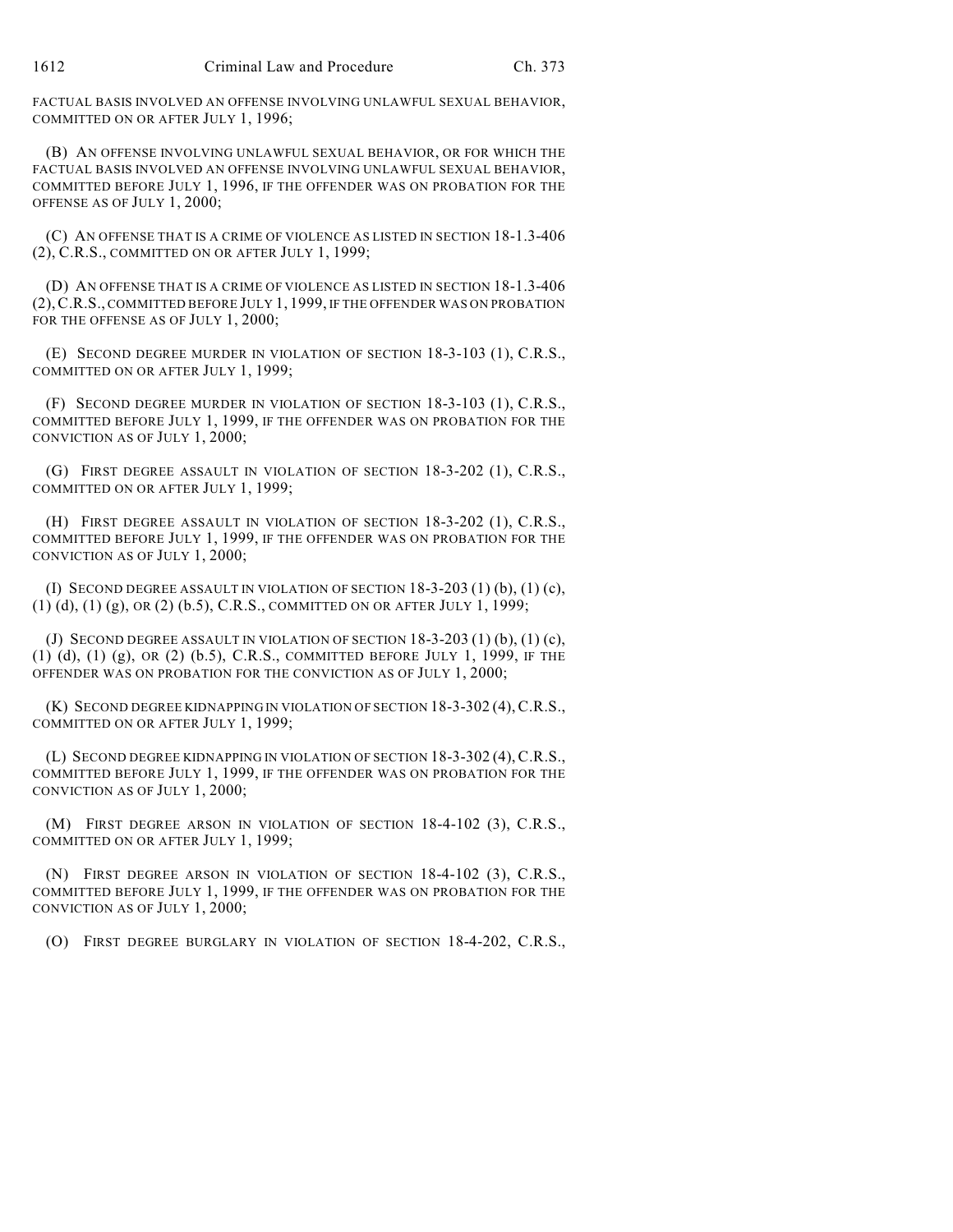COMMITTED ON OR AFTER JULY 1, 1999;

(P) FIRST DEGREE BURGLARY IN VIOLATION OF SECTION 18-4-202, C.R.S., COMMITTED BEFORE JULY 1, 1999, IF THE OFFENDER WAS ON PROBATION FOR THE CONVICTION AS OF JULY 1, 2000;

(Q) SECOND DEGREE BURGLARY IN VIOLATION OF SECTION 18-4-203, C.R.S., COMMITTED ON OR AFTER JULY 1, 2000;

(R) THIRD DEGREE BURGLARY IN VIOLATION OF SECTION 18-4-204, C.R.S., COMMITTED ON OR AFTER JULY 1, 2000;

(S) AGGRAVATED ROBBERY IN VIOLATION OF SECTION 18-4-302 (4), C.R.S., COMMITTED ON OR AFTER JULY 1, 1999;

(T) AGGRAVATED ROBBERY IN VIOLATION OF SECTION 18-4-302 (4), C.R.S., COMMITTED BEFORE JULY 1, 1999, IF THE OFFENDER WAS ON PROBATION FOR THE CONVICTION AS OF JULY 1, 2000; OR

(U) ANY OTHER FELONY, IF THE OFFENDER WAS ON PROBATION FOR THE CONVICTION AS OF JULY 1, 2000, AND HAD BEEN PREVIOUSLY CONVICTED OF AN OFFENSE INVOLVING UNLAWFUL SEXUAL BEHAVIOR OR FOR WHICH THE FACTUAL BASIS INVOLVED AN OFFENSE INVOLVING UNLAWFUL SEXUAL BEHAVIOR, AN OFFENSE THAT IS A CRIME OF VIOLENCE AS LISTED IN SECTION 18-1.3-406 (2),C.R.S., SECOND DEGREE MURDER IN VIOLATION OF SECTION 18-3-103 (1), C.R.S., FIRST DEGREE ASSAULT IN VIOLATION OF SECTION 18-3-202 (1), C.R.S., SECOND DEGREE ASSAULT IN VIOLATION OF SECTION 18-3-203 (1) (b), (1) (c), (1) (d), (1) (g), OR (2) (b.5), C.R.S., SECOND DEGREE KIDNAPPING IN VIOLATION OF SECTION 18-3-302 (4),C.R.S., FIRST DEGREE ARSON IN VIOLATION OF SECTION 18-4-102 (3), C.R.S., FIRST DEGREE BURGLARY IN VIOLATION OF SECTION 18-4-202, C.R.S., OR AGGRAVATED ROBBERY IN VIOLATION OF SECTION 18-4-302 (4), C.R.S.

(II) THE JUDICIAL DEPARTMENT OR A PROBATION DEPARTMENT SHALL COLLECT THE SAMPLE REQUIRED BY THIS SUBSECTION (1) AT LEAST THIRTY DAYS PRIOR TO THE OFFENDER'S SCHEDULED TERMINATION OF PROBATION, BUT, IN ANY EVENT, BY DECEMBER 31, 2007.

(c) EVERY OFFENDER WHO, ON OR AFTER JULY 1, 2007, IS ON A DEFERRED JUDGMENT AND SENTENCE AS AUTHORIZED IN SECTION 18-1.3-102, C.R.S., THAT WAS GRANTED ON OR AFTER JULY 1, 1999, BUT BEFORE JULY 1, 2007, FOR AN OFFENSE INVOLVING UNLAWFUL SEXUAL BEHAVIOR OR FOR WHICH THE FACTUAL BASIS INVOLVED AN OFFENSE INVOLVING UNLAWFUL SEXUAL BEHAVIOR. THE JUDICIAL DEPARTMENT OR A PROBATION DEPARTMENT SHALL COLLECT THE SAMPLE REQUIRED BY THIS SUBSECTION (1) AT LEAST THIRTY DAYS PRIOR TO THE OFFENDER'S SCHEDULED TERMINATION OF THE DEFERRED JUDGMENT, BUT, IN ANY EVENT, BY OCTOBER 1, 2007.

(d) EVERY OFFENDER WHO, ON OR AFTER JULY 1, 2007, IS IN A COUNTY JAIL OR A COMMUNITY CORRECTIONS FACILITY PURSUANT TO ARTICLE 27 OF TITLE 17, C.R.S., BASED ON A SENTENCE IMPOSED BEFORE THAT DATE FOR A FELONY CONVICTION. THE SHERIFF OR THE COMMUNITY CORRECTIONS PROGRAM SHALL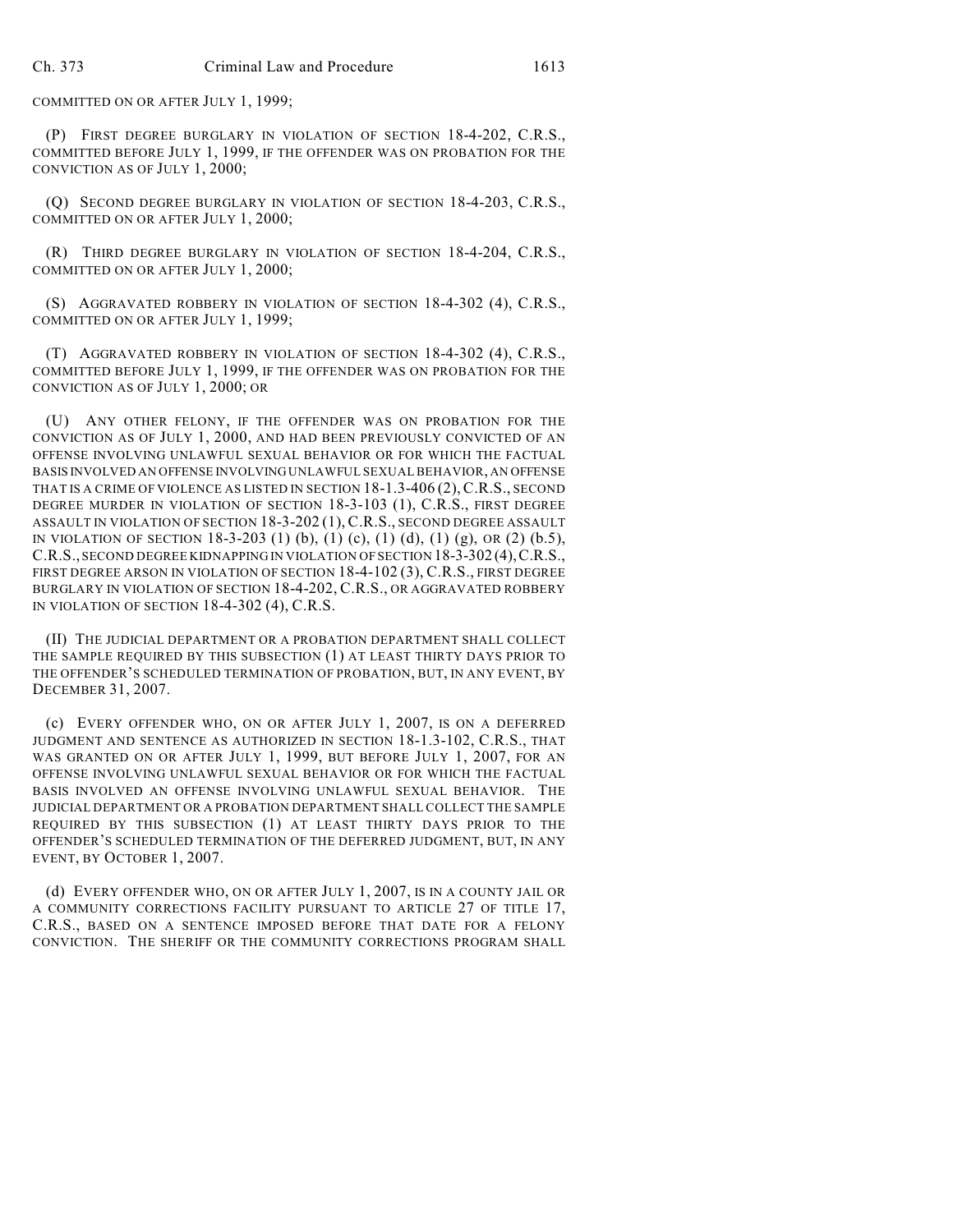COLLECT THE SAMPLE AT LEAST THIRTY DAYS PRIOR TO THE OFFENDER'S RELEASE FROM THE CUSTODY OF THE COUNTY JAIL OR COMMUNITY CORRECTIONS FACILITY.

(e) EVERY OFFENDER WHO, ON OR AFTER JULY 1, 2007, IS IN A COUNTY JAIL OR A COMMUNITY CORRECTIONS FACILITY BASED ON A SENTENCE IMPOSED BEFORE THAT DATE FOR CONVICTION OF A MISDEMEANOR OFFENSE INVOLVING UNLAWFUL SEXUAL BEHAVIOR OR FOR WHICH THE FACTUAL BASIS INVOLVED AN OFFENSE INVOLVING UNLAWFUL SEXUAL BEHAVIOR. THE SHERIFF OR THE COMMUNITY CORRECTIONS PROGRAM SHALL COLLECT THE SAMPLE AT LEAST THIRTY DAYS PRIOR TO THE OFFENDER'S RELEASE FROM THE CUSTODY OF THE COUNTY JAIL OR COMMUNITY CORRECTIONS FACILITY.

(f) EVERY OFFENDER WHO, ON OR AFTER JULY 1, 2007, IS IN THE CUSTODY OF THE YOUTHFUL OFFENDER SYSTEM BASED ON A SENTENCE IMPOSED BEFORE THAT DATE, INCLUDING AN OFFENDER ON COMMUNITY SUPERVISION. THE DEPARTMENT OF CORRECTIONS SHALL COLLECT THE SAMPLE AT LEAST THIRTY DAYS PRIOR TO THE OFFENDER'S DISCHARGE OR RELEASE FROM CUSTODY OR RELEASE TO COMMUNITY SUPERVISION.

(g) EVERY OFFENDER SENTENCED ON OR AFTER JULY 1, 2007, FOR A FELONY CONVICTION; EXCEPT THAT THIS PARAGRAPH (g) SHALL NOT APPLY TO AN OFFENDER GRANTED A DEFERRED JUDGMENT AND SENTENCING AS AUTHORIZED IN SECTION 18-1.3-102, C.R.S., UNLESS OTHERWISE REQUIRED TO SUBMIT TO A SAMPLE PURSUANT TO THIS SECTION, OR UNLESS THE DEFERRED JUDGMENT AND SENTENCING IS REVOKED AND A SENTENCE IS IMPOSED. THE SAMPLE SHALL BE COLLECTED:

(I) FROM AN OFFENDER SENTENCED TO THE DEPARTMENT OF CORRECTIONS, BY THE DEPARTMENT DURING THE INTAKE PROCESS BUT IN ANY EVENT WITHIN THIRTY DAYS AFTER THE OFFENDER IS RECEIVED BY THE DEPARTMENT;

(II) FROM AN OFFENDER SENTENCED TO COUNTY JAIL OR COMMUNITY CORRECTIONS, BY THE SHERIFF OR BY THE COMMUNITY CORRECTIONS PROGRAM WITHIN THIRTY DAYS AFTER THE OFFENDER IS RECEIVED INTO THE CUSTODY OF THE COUNTY JAIL OR THE COMMUNITY CORRECTIONS FACILITY;

(III) FROM AN OFFENDER SENTENCED TO PROBATION, BY THE JUDICIAL DEPARTMENT WITHIN THIRTY DAYS AFTER THE OFFENDER IS PLACED ON PROBATION;

(IV) FROM AN OFFENDER SENTENCED TO THE YOUTHFUL OFFENDER SYSTEM, BY THE DEPARTMENT OF CORRECTIONS WITHIN THIRTY DAYS AFTER THE OFFENDER IS RECEIVED AT THE YOUTHFUL OFFENDER SYSTEM; AND

(V) FROM AN OFFENDER WHO RECEIVES ANY OTHER SENTENCE OR WHO RECEIVES A SUSPENDED SENTENCE, BY THE JUDICIAL DEPARTMENT WITHIN THIRTY DAYS AFTER THE OFFENDER IS SENTENCED OR THE SENTENCE IS SUSPENDED.

(h) EVERY OFFENDER WHO, ON OR AFTER JULY 1, 2007, IS SENTENCED FOR A CONVICTION OF, OR WHO RECEIVES A DEFERRED JUDGMENT AND SENTENCE FOR, AN OFFENSE INVOLVING UNLAWFUL SEXUAL BEHAVIOR OR FOR WHICH THE UNDERLYING FACTUAL BASIS INVOLVES UNLAWFUL SEXUAL BEHAVIOR. THE SAMPLE SHALL BE COLLECTED: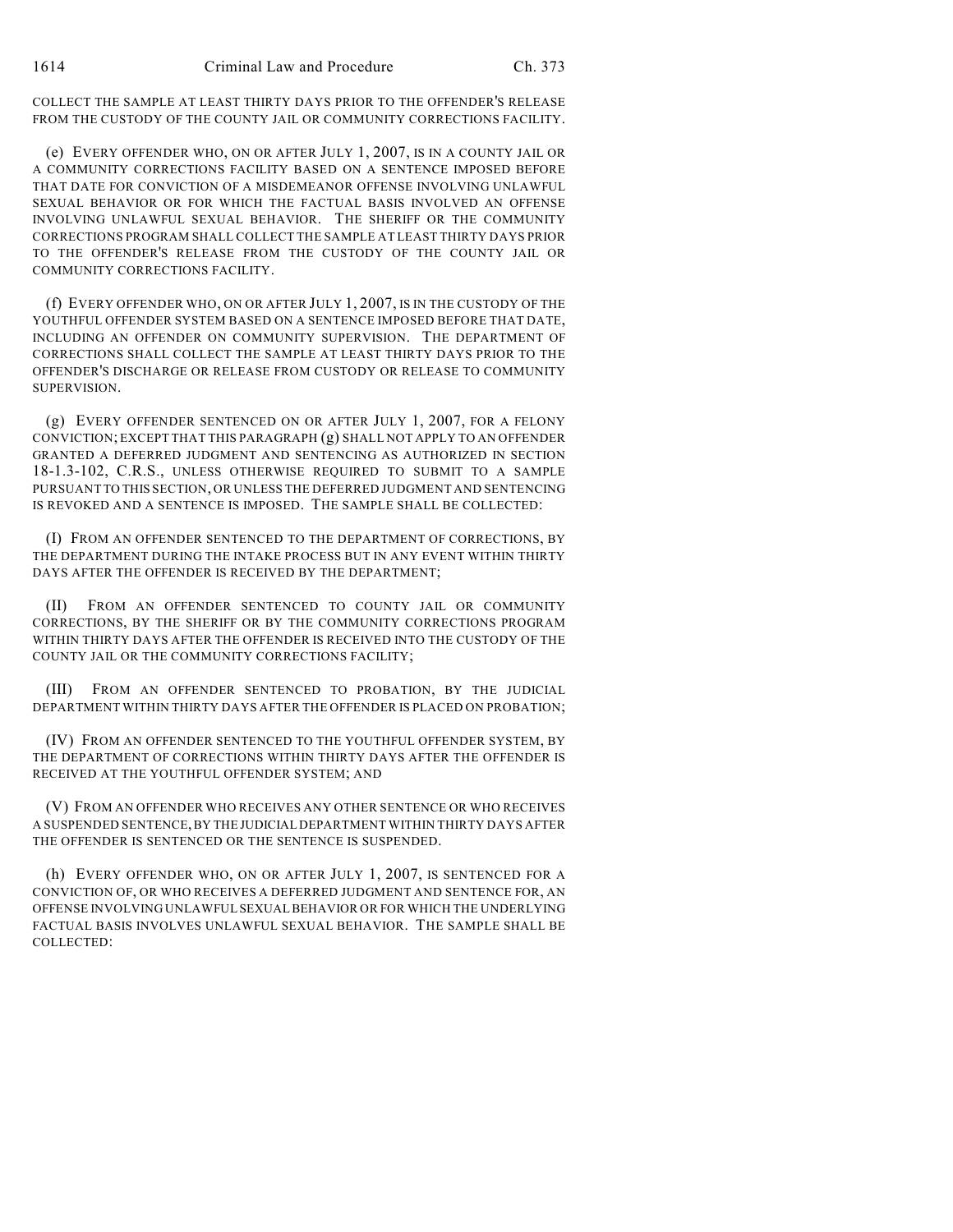(I) FROM AN OFFENDER SENTENCED TO COUNTY JAIL OR COMMUNITY CORRECTIONS, BY THE SHERIFF OR BY THE COMMUNITY CORRECTIONS PROGRAM WITHIN THIRTY DAYS AFTER THE OFFENDER IS RECEIVED INTO THE CUSTODY OF THE COUNTY JAIL OR THE COMMUNITY CORRECTIONS FACILITY;

(II) FROM AN OFFENDER SENTENCED TO PROBATION, BY THE JUDICIAL DEPARTMENT OR A PROBATION DEPARTMENT WITHIN THIRTY DAYS AFTER THE OFFENDER IS PLACED ON PROBATION;

(III) FROM AN OFFENDER WHO RECEIVES A DEFERRED JUDGMENT AND SENTENCE, BY THE JUDICIAL DEPARTMENT OR A PROBATION DEPARTMENT WITHIN THIRTY DAYS AFTER THE OFFENDER RECEIVES THE DEFERRED JUDGMENT AND SENTENCE; AND

(IV) FROM AN OFFENDER WHO RECEIVES ANY OTHER SENTENCE OR WHO RECEIVES A SUSPENDED SENTENCE, BY THE JUDICIAL DEPARTMENT OR A PROBATION DEPARTMENT WITHIN THIRTY DAYS AFTER THE OFFENDER IS SENTENCED OR THE SENTENCE IS SUSPENDED.

(2) FOR PURPOSES OF THIS SECTION:

(a) "CONVICTED" MEANS HAVING RECEIVED A VERDICT OF GUILTY BY A JUDGE OR JURY OR HAVING PLED GUILTY OR NOLO CONTENDERE. EXCEPT WHERE OTHERWISE INDICATED, "CONVICTED" DOES NOT INCLUDE DEFERRED JUDGMENT AND SENTENCING PURSUANT TO SECTION 18-1.3-102, C.R.S., UNLESS THE DEFERRED JUDGMENT AND SENTENCE IS REVOKED AND A SENTENCE IS IMPOSED.

(b) "UNLAWFUL SEXUAL BEHAVIOR" SHALL HAVE THE SAME MEANING AS PROVIDED IN SECTION 16-22-102 (9).

(3) THE JUDICIAL DEPARTMENT, THE DEPARTMENT OF CORRECTIONS, A PROBATION DEPARTMENT, A SHERIFF, OR A CONTRACTOR MAY:

(a) USE REASONABLE FORCE TO OBTAIN BIOLOGICAL SUBSTANCE SAMPLES IN ACCORDANCE WITH THIS SECTION USING MEDICALLY RECOGNIZED PROCEDURES. IN ADDITION, AN OFFENDER'S REFUSAL TO COMPLY WITH THIS SECTION MAY BE GROUNDS FOR REVOCATION OR DENIAL OF PAROLE, PROBATION, SUSPENSION OF SENTENCE, OR DEFERRED JUDGMENT AND SENTENCE. FAILURE TO PAY FOR COLLECTION AND A CHEMICAL TESTING OF A BIOLOGICAL SUBSTANCE SAMPLE SHALL BE CONSIDERED A REFUSAL TO COMPLY IF THE OFFENDER HAS THE PRESENT ABILITY TO PAY.

(b) COLLECT BIOLOGICAL SUBSTANCE SAMPLES NOTWITHSTANDING THAT COLLECTION WAS NOT ACCOMPLISHED WITHIN AN APPLICABLE DEADLINE SET FORTH IN THIS SECTION.

(4) ANY MONEYS RECEIVED FROM AN OFFENDER PURSUANT TO THIS SECTION SHALL BE DEPOSITED IN THE OFFENDER IDENTIFICATION FUND CREATED IN SECTION 24-33.5- 415.6, C.R.S.

(5) THE COLORADO BUREAU OF INVESTIGATION SHALL CONDUCT THE CHEMICAL TESTING OF THE BIOLOGICAL SUBSTANCE SAMPLES OBTAINED PURSUANT TO THIS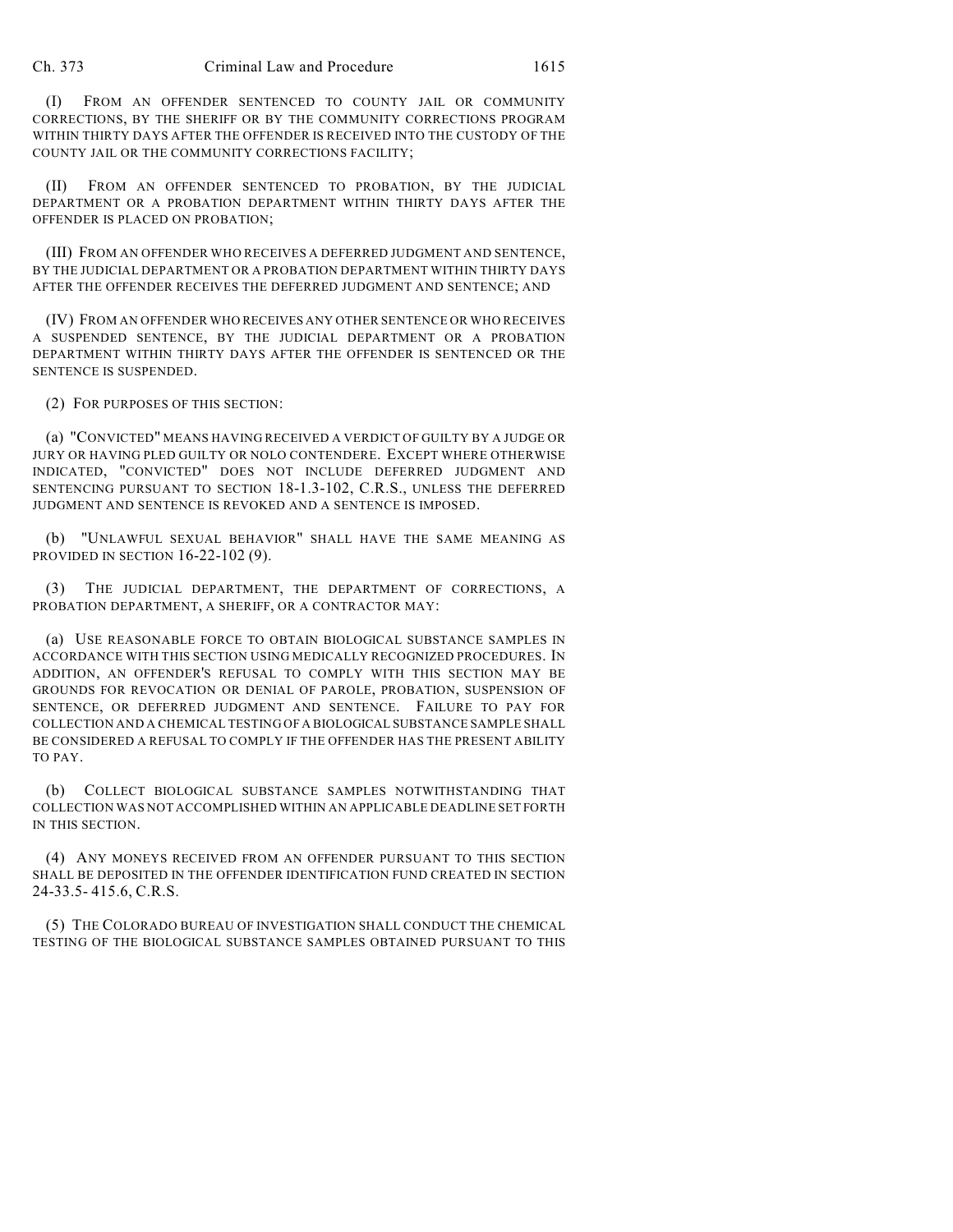SECTION. THE COLORADO BUREAU OF INVESTIGATION SHALL FILE AND MAINTAIN THE RESULTS THEREOF AND SHALL FURNISH THE RESULTS TO A LAW ENFORCEMENT AGENCY UPON REQUEST. THE COLORADO BUREAU OF INVESTIGATION SHALL STORE AND PRESERVE ALL BIOLOGICAL SUBSTANCE SAMPLES OBTAINED PURSUANT TO THIS SECTION.

(6) THIS SECTION SHALL NOT APPLY TO JUVENILE ADJUDICATIONS UNDER TITLE 19, C.R.S.

**SECTION 2.** 19-2-925.6, Colorado Revised Statutes, as it will become effective on July 1, 2007, is REPEALED AND REENACTED, WITH AMENDMENTS, to read:

**19-2-925.6. Genetic testing of adjudicated offenders.** (1) BEGINNING JULY 1, 2007, EACH OF THE FOLLOWING ADJUDICATED OFFENDERS SHALL SUBMIT TO AND PAY FOR COLLECTION AND A CHEMICAL TESTING OF THE OFFENDER'S BIOLOGICAL SUBSTANCE SAMPLE TO DETERMINE THE GENETIC MARKERS THEREOF, UNLESS THE OFFENDER HAS ALREADY PROVIDED A BIOLOGICAL SUBSTANCE SAMPLE FOR SUCH TESTING PURSUANT TO A STATUTE OF THIS STATE:

(a) EVERY OFFENDER WHO, ON OR AFTER JULY 1, 2007, IS IN THE CUSTODY OF THE DEPARTMENT OF HUMAN SERVICES FOR A COMMITMENT IMPOSED BEFORE THAT DATE, INCLUDING AN OFFENDER ON PAROLE, BASED ON ADJUDICATION FOR AN OFFENSE INVOLVING UNLAWFUL SEXUAL BEHAVIOR, OR FOR WHICH THE UNDERLYING FACTUAL BASIS INVOLVED AN OFFENSE INVOLVING UNLAWFUL SEXUAL BEHAVIOR. THE DEPARTMENT SHALL COLLECT THE SAMPLE AS SOON AS POSSIBLE.

(b) EVERY OFFENDER WHO, ON OR AFTER JULY 1, 2007, IS ON PROBATION OR SUPERVISION FOR A SENTENCE THAT WAS IMPOSED BEFORE THAT DATE, OR IS ON A DEFERRED ADJUDICATION THAT WAS BEFORE THAT DATE, FOR AN OFFENSE INVOLVING UNLAWFUL SEXUAL BEHAVIOR OR FOR WHICH THE FACTUAL BASIS INVOLVED AN OFFENSE INVOLVING UNLAWFUL SEXUAL BEHAVIOR. THE JUDICIAL DEPARTMENT SHALL COLLECT THE SAMPLE AT LEAST THIRTY DAYS PRIOR TO THE OFFENDER'S SCHEDULED TERMINATION OF PROBATION, SUPERVISION, OR DEFERRED ADJUDICATION.

(c) EVERY OFFENDER WHO, ON OR AFTER JULY 1, 2007, IS IN A COUNTY JAIL OR A COMMUNITY CORRECTIONS FACILITY FOR A SENTENCE IMPOSED BEFORE THAT DATE BASED ON ADJUDICATION FOR AN OFFENSE THAT WOULD CONSTITUTE A FELONY IF COMMITTED BY AN ADULT. THE SHERIFF OR THE COMMUNITY CORRECTIONS PROGRAM SHALL COLLECT THE SAMPLE AT LEAST THIRTY DAYS PRIOR TO THE OFFENDER'S RELEASE FROM THE CUSTODY OF THE COUNTY JAIL OR COMMUNITY CORRECTIONS FACILITY.

(d) EVERY OFFENDER WHO, ON OR AFTER JULY 1, 2007, IS IN A COUNTY JAIL OR A COMMUNITY CORRECTIONS FACILITY FOR A SENTENCE IMPOSED BEFORE THAT DATE BASED ON ADJUDICATION FOR A MISDEMEANOR OFFENSE INVOLVING UNLAWFUL SEXUAL BEHAVIOR OR FOR WHICH THE FACTUAL BASIS INVOLVED AN OFFENSE INVOLVING UNLAWFUL SEXUAL BEHAVIOR. THE SHERIFF OR THE COMMUNITY CORRECTIONS PROGRAM SHALL COLLECT THE SAMPLE AT LEAST THIRTY DAYS PRIOR TO THE OFFENDER'S RELEASE FROM THE CUSTODY OF THE COUNTY JAIL OR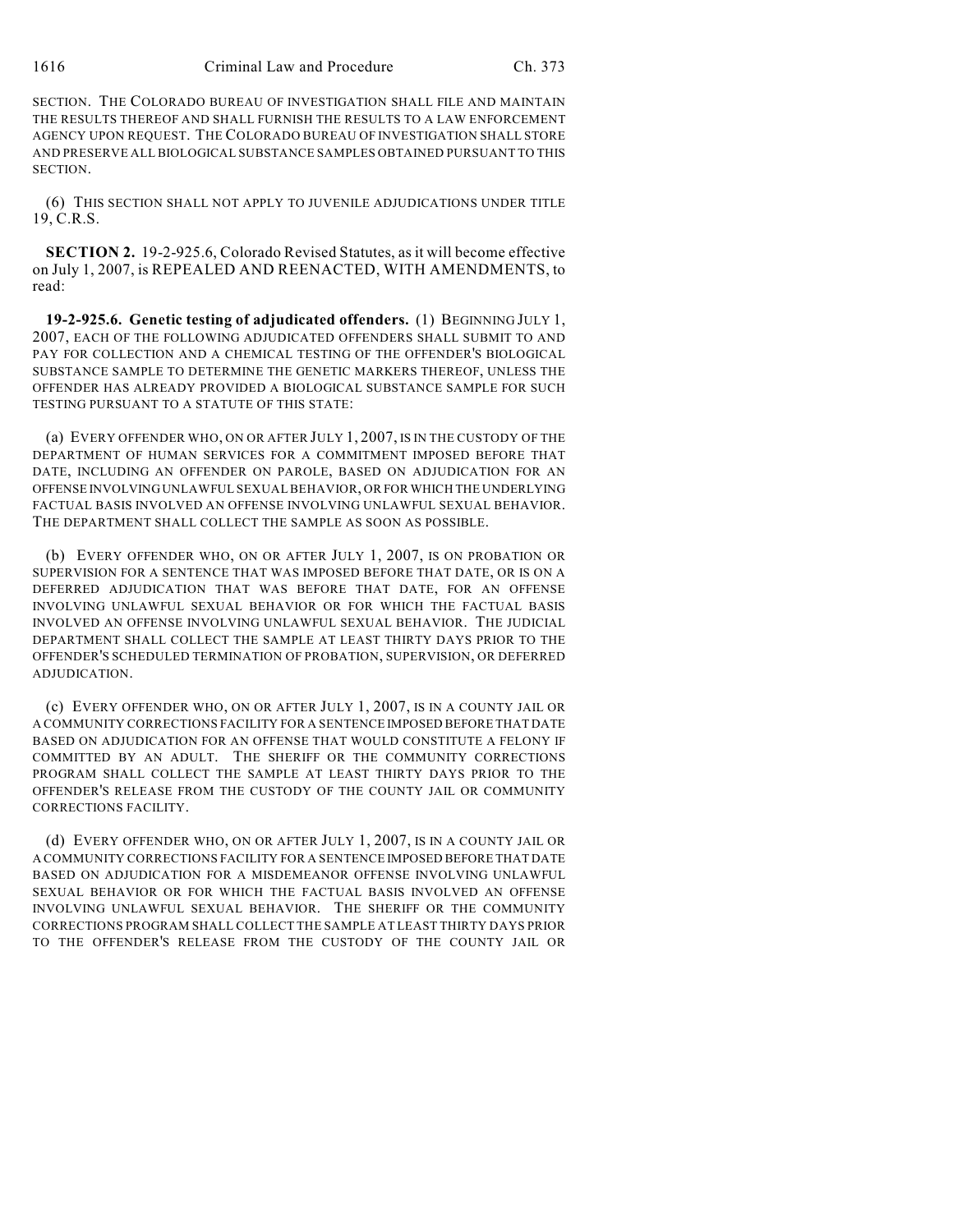COMMUNITY CORRECTIONS FACILITY.

(e) EVERY OFFENDER SENTENCED ON OR AFTER JULY 1, 2007, FOR AN OFFENSE THAT WOULD CONSTITUTE A FELONY IFCOMMITTED BY AN ADULT. THIS PARAGRAPH (e) SHALL NOT APPLY TO AN OFFENDER GRANTED A DEFERRED ADJUDICATION, UNLESS OTHERWISE REQUIRED TO SUBMIT TO A SAMPLE PURSUANT TO THIS SECTION OR UNLESS THE DEFERRED ADJUDICATION IS REVOKED AND A SENTENCE IS IMPOSED. THE SAMPLE SHALL BE COLLECTED:

(I) FROM AN OFFENDER COMMITTED TO THE DEPARTMENT OF HUMAN SERVICES, BY THE DEPARTMENT DURING THE INTAKE PROCESS BUT IN ANY EVENT WITHIN THIRTY DAYS AFTER THE OFFENDER IS RECEIVED BY THE DEPARTMENT;

(II) FROM AN OFFENDER SENTENCED TO COUNTY JAIL OR TO COMMUNITY CORRECTIONS, BY THE SHERIFF OR BY THE COMMUNITY CORRECTIONS PROGRAM WITHIN THIRTY DAYS AFTER THE OFFENDER IS RECEIVED INTO THE CUSTODY OF THE COUNTY JAIL OR THE COMMUNITY CORRECTIONS FACILITY;

(III) FROM AN OFFENDER SENTENCED TO PROBATION, BY THE JUDICIAL DEPARTMENT WITHIN THIRTY DAYS AFTER THE OFFENDER IS PLACED ON PROBATION; AND

(IV) FROM AN OFFENDER WHO RECEIVES ANY OTHER SENTENCE, BY THE JUDICIAL DEPARTMENT WITHIN THIRTY DAYS AFTER THE OFFENDER IS SENTENCED.

(f) EVERY OFFENDER WHO, ON OR AFTER JULY 1, 2007, IS SENTENCED FOR AN ADJUDICATION OF, OR WHO RECEIVES A DEFERRED ADJUDICATION FOR, AN OFFENSE INVOLVING UNLAWFUL SEXUAL BEHAVIOR OR FOR WHICH THE UNDERLYING FACTUAL BASIS INVOLVES UNLAWFUL SEXUAL BEHAVIOR. THE SAMPLE SHALL BE COLLECTED:

(I) FROM AN OFFENDER COMMITTED TO THE DEPARTMENT OF HUMAN SERVICES, BY THE DEPARTMENT DURING THE INTAKE PROCESS BUT IN ANY EVENT WITHIN THIRTY DAYS AFTER THE OFFENDER IS RECEIVED BY THE DEPARTMENT;

(II) FROM AN OFFENDER SENTENCED TO COUNTY JAIL OR COMMUNITY CORRECTIONS, BY THE SHERIFF OR BY THE COMMUNITY CORRECTIONS FACILITY WITHIN THIRTY DAYS AFTER THE OFFENDER IS RECEIVED INTO THE CUSTODY OF THE COUNTY JAIL OR THE COMMUNITY CORRECTIONS FACILITY;

(III) FROM AN OFFENDER SENTENCED TO PROBATION, BY THE JUDICIAL DEPARTMENT WITHIN THIRTY DAYS AFTER THE OFFENDER IS PLACED ON PROBATION;

(IV) FROM AN OFFENDER WHO RECEIVES A DEFERRED ADJUDICATION, BY THE JUDICIAL DEPARTMENT WITHIN THIRTY DAYS AFTER THE OFFENDER IS GRANTED THE DEFERRED ADJUDICATION; AND

(V) FROM AN OFFENDER WHO RECEIVES ANY OTHER SENTENCE, BY THE JUDICIAL DEPARTMENT WITHIN THIRTY DAYS AFTER THE OFFENDER IS SENTENCED.

(2) FOR PURPOSES OF THIS SECTION: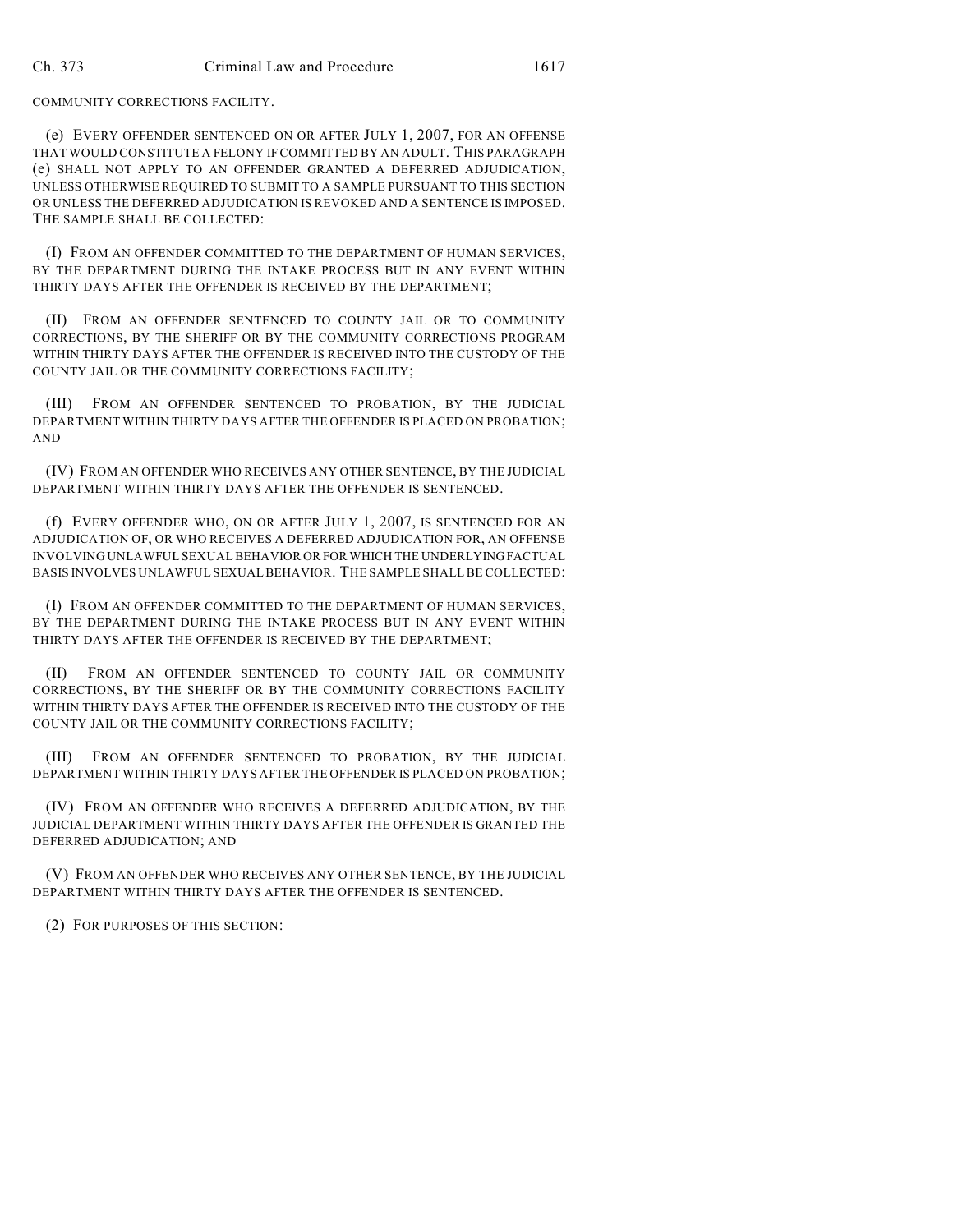(a) "ADJUDICATED" MEANS HAVING RECEIVED A VERDICT OF GUILTY BY A JUDGE OR JURY OR HAVING PLED GUILTY OR NOLO CONTENDERE. EXCEPT WHERE OTHERWISE INDICATED, "ADJUDICATED" DOES NOT INCLUDE DEFERRED ADJUDICATION UNLESS THE DEFERRED ADJUDICATION IS REVOKED AND A SENTENCE IS IMPOSED.

(b) "UNLAWFUL SEXUAL BEHAVIOR" SHALL HAVE THE SAME MEANING AS IN SECTION 16-22-102 (9), C.R.S.

(3) THE JUDICIAL DEPARTMENT, THE DEPARTMENT OF HUMAN SERVICES, A SHERIFF, OR A CONTRACTOR MAY:

(a) USE REASONABLE FORCE TO OBTAIN BIOLOGICAL SUBSTANCE SAMPLES IN ACCORDANCE WITH THIS SECTION USING MEDICALLY RECOGNIZED PROCEDURES. IN ADDITION, AN OFFENDER'S REFUSAL TO COMPLY WITH THIS SECTION MAY BE GROUNDS FOR REVOCATION OR DENIAL OF PAROLE, PROBATION, OR DEFERRED ADJUDICATION. FAILURE TO PAY FOR COLLECTION AND A CHEMICAL TESTING OF A BIOLOGICAL SUBSTANCE SAMPLE SHALL BE CONSIDERED A REFUSAL TO COMPLY IF THE OFFENDER HAS THE PRESENT ABILITY TO PAY.

(b) COLLECT BIOLOGICAL SUBSTANCE SAMPLES NOTWITHSTANDING THAT THE COLLECTION WAS NOT ACCOMPLISHED WITHIN AN APPLICABLE DEADLINE SET FORTH IN THIS SECTION.

(4) ANY MONEYS RECEIVED FROM AN OFFENDER PURSUANT TO THIS SECTION SHALL BE DEPOSITED IN THE OFFENDER IDENTIFICATION FUND CREATED IN SECTION 24-33.5-415.6, C.R.S.

(5) THE COLORADO BUREAU OF INVESTIGATION SHALL CONDUCT THE CHEMICAL TESTING OF THE BIOLOGICAL SUBSTANCE SAMPLES OBTAINED PURSUANT TO THIS SECTION. THE COLORADO BUREAU OF INVESTIGATION SHALL FILE AND MAINTAIN THE RESULTS THEREOF AND SHALL FURNISH THE RESULTS TO A LAW ENFORCEMENT AGENCY UPON REQUEST. THE COLORADO BUREAU OF INVESTIGATION SHALL STORE AND PRESERVE ALL BIOLOGICAL SUBSTANCE SAMPLES OBTAINED PURSUANT TO THIS SECTION.

**SECTION 3. Appropriation.** (1) In addition to any other appropriation, there is hereby appropriated, out of any moneys in the general fund not otherwise appropriated, to the department of public safety, for allocation to the Colorado bureau of investigation, for analyzing DNA samples, for the fiscal year beginning July 1, 2007, the sum of twenty-seven thousand five hundred sixty dollars (\$27,560), or so much thereof as may be necessary, for the implementation of this act.

(2) In addition to any other appropriation, there is hereby appropriated, out of any moneys in the offender identification fund created in section 24-33.5-415.6, Colorado Revised Statutes, not otherwise appropriated, to the department of corrections, for the fiscal year beginning July 1, 2007, the sum of four thousand nine hundred sixty dollars (\$4,960), or so much thereof as may be necessary, for the implementation of this act.